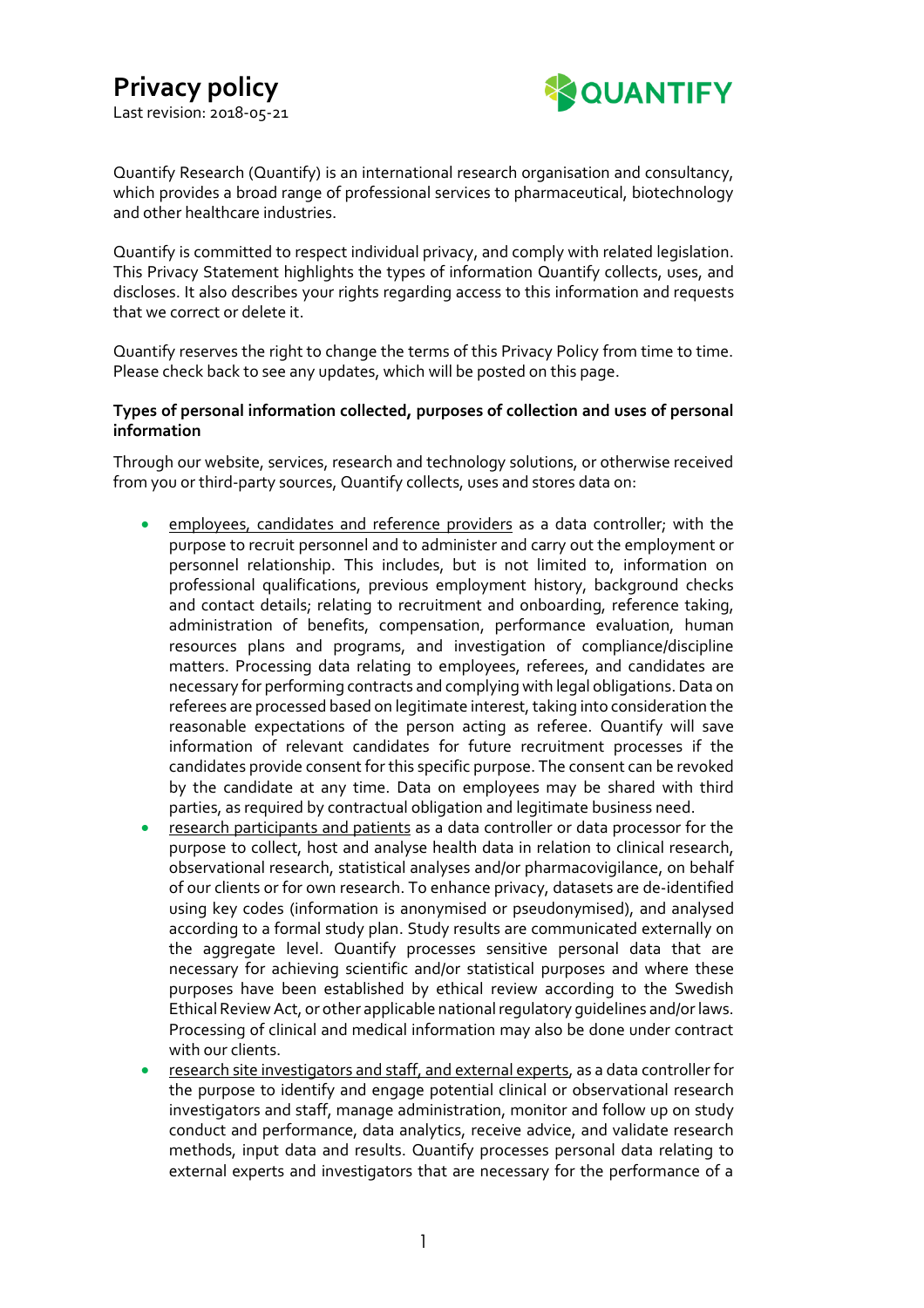collaborative contract or, where a contract is not set up, based on legitimate interest, taking into consideration the reasonable expectations of the experts based on their collaborative relationship with Quantify. Personal data such as contact information, professional profiles, interview responses and financial information to support payments may be disclosed to third parties, in order to fulfil contractual relationships with the data subject and these other parties, potentially also including transfer to other non-EU third country jurisdictions with an adequate level of data protection as determined by The European Commission. For certain projects, data may need to be retained for up to 15 years, considering standard procedures for maintaining essential documents in human research.

actual and potential customers, as data controller with the purpose to provide purchased services to customers; provide access to technology solutions; renew services; provide support; communicate about the use of the service, Quantify and other industry news, and other services we believe may be of interest. The information may include email address and phone number; work title and division; company name and billing information (e.g., P.O. number, address); information about the use of our products and services, or information that is submitted voluntarily to us, such as requests for further information in a specific area of interest.

Quantify processes personal data relating to actual and potential customers that are necessary for the performance of a service contract, or in the process of entering into a contract, at the request of the data subject, or based on legitimate interest where Quantify reaches out to potential clients which we believe have a relevant interest for our services or business. Current and recent clients may receive emails regarding news and other services provided by Quantify. An optout option is available for these emails.

- business partners and investors as a data controller for the purpose to communicate effectively regarding requests for information, partnerships, purchase of services or technology solutions. Quantify processes personal data relating to actual and potential partners and investors that are necessary for the performance of a collaborative contract, or in order to take steps at the request of the data subject prior to entering into a contract, or based on legitimate interest where Quantify reaches out to potential new partners.
- web visitor information on various data is collected through the use of cookiebased technologies when accessing our websites. Google Analytics is used to collect statistics of how visitors use our website; the information collected is anonymous and solely used for statistics purposes. For more information, see [https://quantifyresearch.com/cookies/.](https://quantifyresearch.com/cookies/)

## **Accountability for onward transfer to third-parties**

In the performance of our services and business operations, personal data from Quantify may be transferred to and stored by our service providers or collaborators, including for example provision of data and payment processing services, wage and expense processing, analysis of web traffic, sending of emails and provision of back-up storage. These third parties are authorised to use personal data only for the agreed upon purpose, and may not sell personal information to third parties, or disclose it except as may be required by law, as permitted by Quantify or as stated in this privacy policy. Quantify does not share or sell personally identifiable information with third parties for their own marketing use.

Quantify will not process personal data about individuals for purposes other than those for which the information was originally obtained or subsequently authorised by the